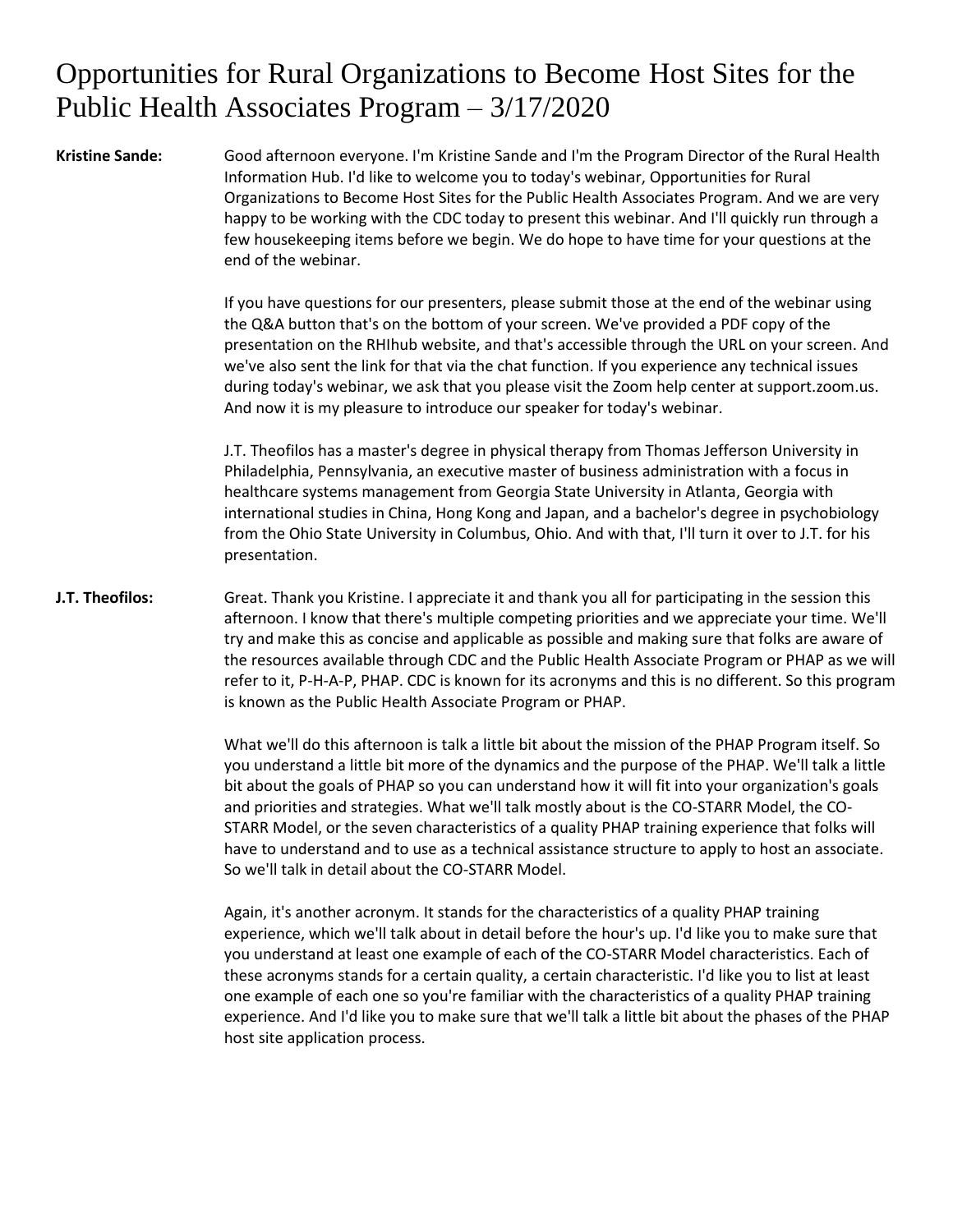The host site application process will be open April 1st through April 14th, you'll hear those dates again and again for the next 55 minutes or so. But April 1st through the 14th will be the application period when the host sites and host organizations around the country are eligible to apply to host an associate. The actual period that the associate will be on site at your location will be October of 2020 through October of 2022. So this is a two-year training program of which the associate who's applied and has been accepted and matched with an organization will be expected to be at your location, onsite ready to fulfill the work activities that you have proposed in your application, which will be open again April 1st through April 14th.

So let's get started. I'm going to talk a little bit about what PHAP is and what PHAP is not. PHAP is a two-year paid competency based training program for early career public health professionals. There's a mouthful in that blurb itself. This is a two-year training program. This is a two-year paid training program. The associates, and we call them associates, we don't call them fellows or interns and we'll talk a little bit about what the difference between a fellow, an associate and an intern is, but the associates themselves are federal government employees for the duration of the two-year training program.

Their salary is paid and their benefits are paid by CDC, so they are truly federal government employees for the two-year duration of the training program. The training program again, will start in October of 2020 and it'll end in October of 2022. It's a paid program. These are employees. These are early career public health professionals. These individuals come in at a GS-5 or a general services level five employment status. Those are early career brand new public health professional level individuals. There will be a cost of living adjustment or a COLA associated depending on where the environment is that the associate is placed, but there's a base salary and there's a cost of living adjustment.

So for example, in a rural environment, the cost of living is a little less than it would be if it was in New York city, Chicago, Atlanta, LA, that it would be a cost of living adjustment to make sure that the cost of living adjustment is commensurate with the city or the state or the rural locality for where they are placed. Competency based training program. This is truly a competency based training program. There are a list of 44 competencies distributed among nine domain areas. We'll talk about the nine domain areas and examples of the competencies, but the work activities that the associate is expected to perform during the two years should give the associate opportunities, give them opportunities to meet the competencies of the program.

And the competencies are early career, public health professional competencies. The competencies are an amalgamation of public health from CDC as well as the council of linkages on the early career public health professional competencies. So they're very, very basic competencies to give the associate exposure to actually working in a public health environment in the field and to experience day to day trials and tribulations associated with providing and delivering public health services. It's a training program for early career public health professionals.

The associates themselves, the candidates for application, we'll talk a little bit more about this as well, are early in their public health careers, they've got to be within two years of graduating from their most recent degree. At a minimum, the associates must have a four year degree from an accredited college or university that will make them eligible to apply to be an associate. They have to be within two years of graduating, so these folks will not come in with a lot of experience. Many of the associates will come directly from college into the PHAP program, the Public Health Associate Program.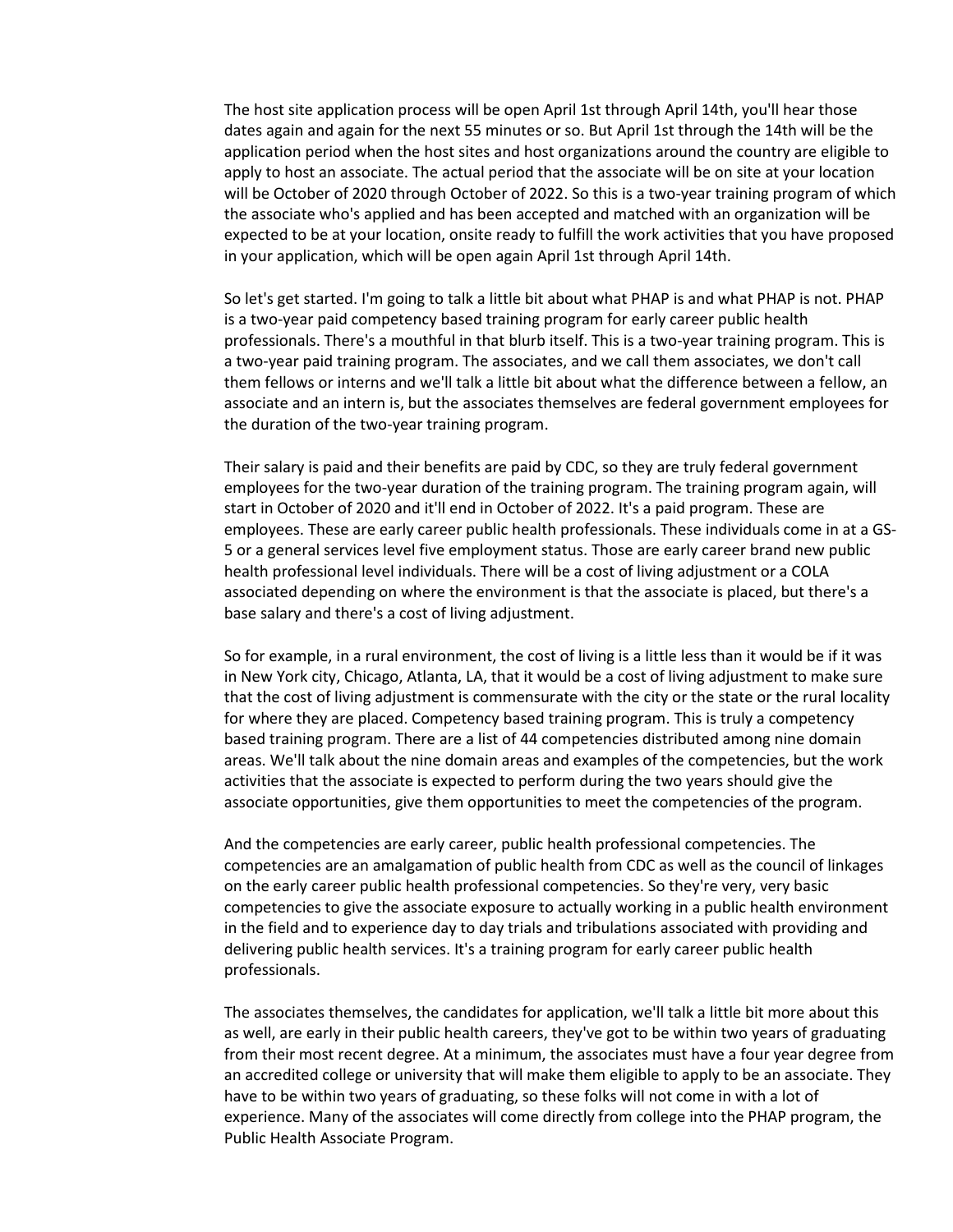So we have folks who sometimes this might be their very first professional position right out of undergraduate school. On average, we've got about 60 to 65% of the associates have bachelor's degrees, at a minimum have a bachelor's degree. About 35 to 40% will have a master's degree. Again, if they've got a master's degree, they've got to be within two years of graduation from their most recent degree. We'll talk a little bit more about that as well, so you understand the caliber and the experience level of an associate coming to your organization.

This is a partnership with host sites, with state, tribal, local, territorial health departments and NGOs. Any organization is eligible to apply to host an associate as long as the proposed work activities gives the associate opportunities to meet the core competencies of the program. So you'll hear the term competencies, this is the true underlying and underpinning quality of the actual training experience themselves. This is a two-year training assignment in one subject area. This is not a program area that we would expect the associate to work in maternal child health and environmental health and public health preparedness or STD prevention.

We would expect the associates of work activities to be in one subject area for the duration of the two-year training program. You could incorporate experiences that would give the associates a breadth and scope of understanding public health delivery services at your local organization, but the two-year training assignment should be focused in one subject area. What PHAP is not. PHAP is not an internship. The difference between an internship and a training program from CDC perspectives is that an internship is a shorter duration. It's for someone who has less than a college degree. Maybe they are in college, maybe they are in high school.

Those folks will do work that needs to get done on a day to day basis without a preconceived or pre identified work assignment. The training program that is competency based must have work activities that give the associate opportunities to meet the core competencies of the program. The actual applicant, you as rural health departments must look at your work activities that you will expect to have in October of 2020 through October of 2022. You're going to say, "J.T, this is an unreal, unimaginable that we can project what work activities that we will expect from October of 2020 to October of 2022."

You know something? This is okay to have a variation in the work activities after you submit your application. It is okay to have a shift in the priorities of the subject area that the associate will be working in depending on your strategic goals and your strategic strategies associated with delivering public health services. That will be a partnership between your organization and the CDC supervisor over the associate to work through and modify the work plan associated with the associate's work.

But the internship is not a predefined set of work activities. It's whatever needs to get done. Sometimes it's more administrative. It might be more organizing files. It might be tallying information from meetings and so forth. But it is not as structured. This is a structured training program for early career public health professionals. This is not an administrative staffing support program. For example, the associates should be able to participate in meetings.

If you'd like to have meeting minutes or notes or key messages as an outcome of the associate participating in the meeting, that's fine, but the sole purpose should not be the associate to come out of the meeting just with meeting minutes, but it's not an administrative staffing support. It is not a program that provides subject matter experts. These folks are early career public health professionals. They're early in their careers. They are intelligent individuals. They have to have at least a 3.0 grade point average or higher to be considered a viable candidate to become an associate. But these are not CDC spokespeople.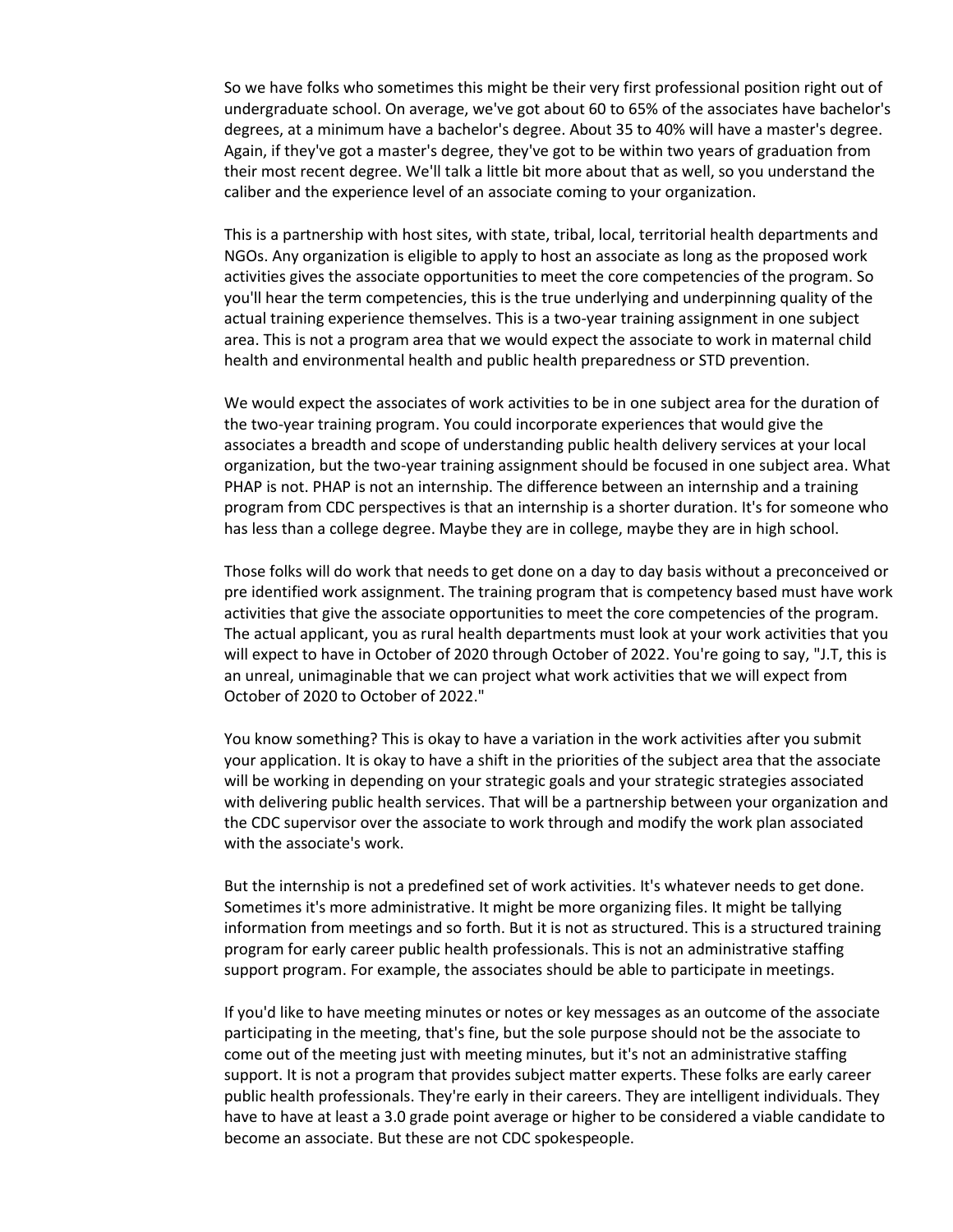They do not represent CDC, the federal government or subject matter experts in any way, shape or form. They are not to be going to for guidance on CDC's policies, for example with Corona virus testing or procedures on donning and doffing of personal protective equipment. These folks are purposed there to learn, to actually provide a value added service to your organization, but they are not subject matter experts. The PHAP mission is very simple, but it is very, very comprehensive.

The mission of the PHAP Program is to train and provide experiential learning to early career professionals who contribute to the public health workforce. The training and providing experiential learning to early career public health professionals, that's what they will get on a day to day basis. They will incorporate their work as seamlessly as possible into your existing staff. When someone looks across your office, looks across your workforce, they will not be able to identify that an associate is a CDC federal government employee. The associate themselves will be virtually indistinguishable between your professional staff and the associate themselves. They are what we call a field based assignee.

They will have the same badge that your staff will wear, they'll have the same access to your network and to your systems. They should have an email address that is similar to the staff that they're working with, they should wear the same attire and the dress code should be the same. They will not identify themselves as CDC federal government employees. Those are all behind the scenes. And to contribute to the public health workforce are strategically that the associate's work activities should provide your organization with a value added service.

They should help you meet your strategic goals, whatever subject area, whatever your goals are, the associate's work activities should help you meet your professional goals. We'll talk a little bit more about this in the CO-STARR Model. Here are the PHAP competency domains. These are the nine domain areas that the associate will have to have work activities that will help them meet competencies in analytic and assessment skills, in public health science skills, in program planning, management improvement, public health policy and law skills.

Competencies number five, six and seven are for any early career professional. Professionalism skills, speaking skills, writing skills, communication skills, verbal and writing skills, diversity and inclusion skills, working with a variety of different cultures and populations of the jurisdictions that will be represented by those of you who are interested in applying to host an associate. Community dimensions of public health, financial planning and management skills. They've got to understand a little bit about the budgeting process, but giving the experiences and the associate experiences and opportunities to meet the competencies are going to be the underlying painting of the proposed work activities.

The three-legged concept of the PHAP goals is we look at it as a stool, a three-legged stool where the first goal of the program is to provide a value added service to the host site, the associate's participation and we'll relocate physically him or herself to your city and state on their own financial resources. CDC will not pay for them to relocate. Neither does the host organization, but that the services that the work activities of the associate should provide a value added service either through traditional public health programs, working on accreditation, local emergency response, vaccination clinics, testing clinics, whatever the case might be, but actually should add a value added service to your host organization.

The second leg of the stool is that the work activities and the experiences that you propose should provide the associate with experience in public health and service delivery. That's a very, very simple exchange. They should be providing you with a value added service and your organization should be providing the associate with general experience. It's early career, public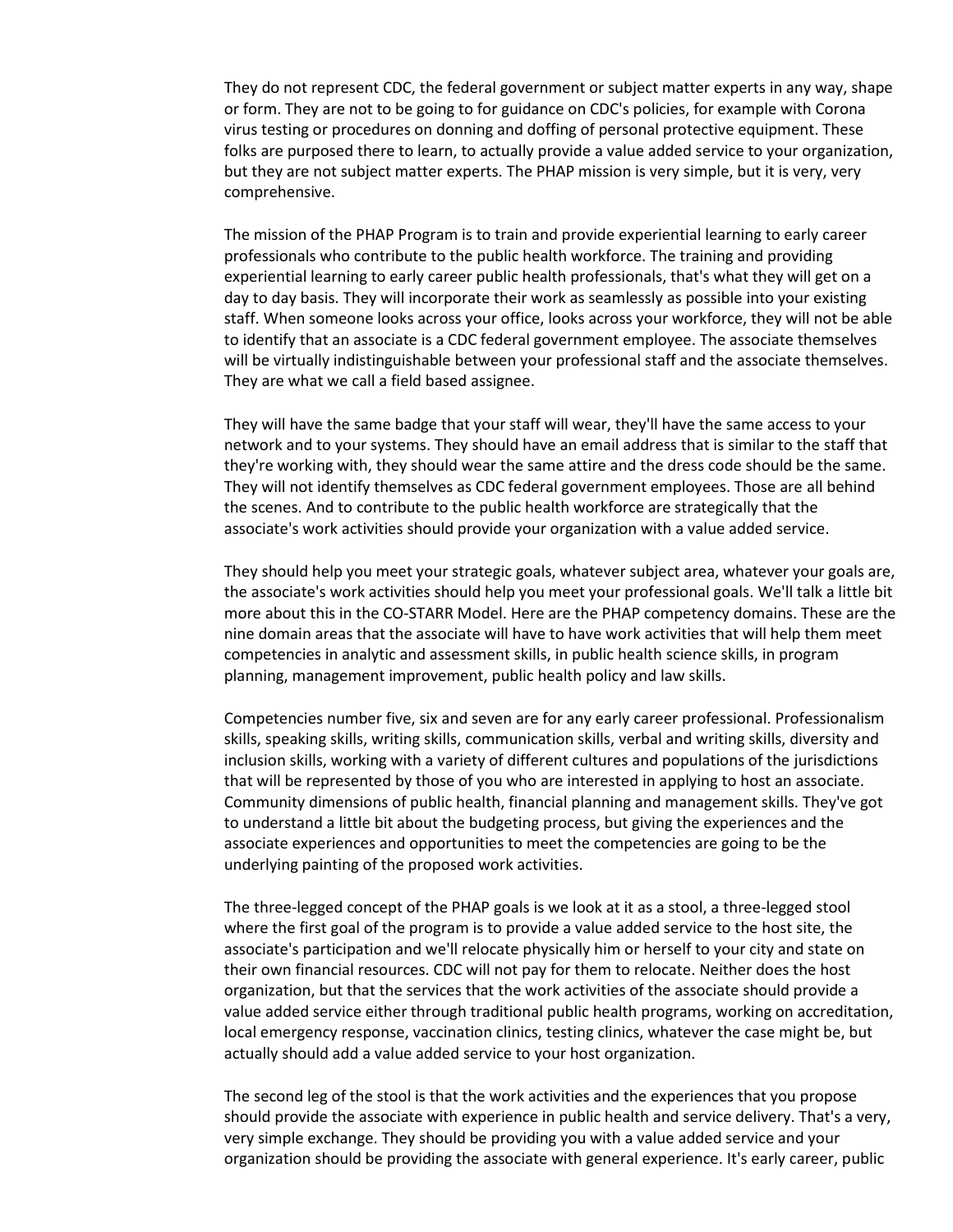health training experience and that the third leg of the stool is to ensure that the associate attains the PHAP competencies.

There's no way possible that you will be held accountable for the performance of the associate it's giving the associate opportunities to meet the competencies. For example, professionalism skills, delivering a presentation. One of the competencies is that they've got to deliver a presentation. It could be to the community, it could be to their colleagues. It could be to you as your leadership. It could be to a supervisor, but they've got to deliver a presentation. They've got to be given the opportunity to deliver the presentation maybe multiple times over the two years or multiple presentations to build their skills, to get quotes, to get feedback, to get guidance, to get mentorship, to get coaching to the associates so he or she will improve his skills in attaining the competencies.

Here it gives you a little bit of an idea of the number of applications that we've gotten over the last number of years. The most recent year of 2019, 2800 applications for candidates. We have 440 plus host site applications. What we will do is we will take the best qualified candidates and the highest ranked qualified host site applications. We will put them into a pool and we will match them. Ideally we'll get a hundred to 110, 120, 130 matches of the associates candidate applications as well as the host site applications for the calendar year coming up. We will then batch the associates with the host site.

Sometimes we will have a very qualified host site application that will be ranked high among our centers, institutes and officers as a priority that we cannot get matched. We cannot get an associate to say they will move to Warren, Ohio or Paducah, Kentucky or Eagle County, Colorado. For some reason, we'll go through a number of associate applications and candidates and we just can't get a match. So there is no guarantee that an application from a host site that is accepted and put in the matching pool will actually receive an associate. I like to use the analogy that stars have to align.

The associate has to be on board to be able to financially and physically move and relocate to a city, to a state, to a rural area, and the subject area has to be an area of interest to the associate and the timing needs to measure up the need to align. So ideally we'll have 130 or so applications out of this year's application pool that we expect to match. Let's get into the meat of the CO-STARR Model. This is the crux of what we're going to talk about this afternoon. These are the seven characteristics of a quality PHAP host site training experience. You see an acronym again from CDC. We love acronyms.

The CO-STARR Model, the C stands for competency based work plan. The O stands for opportunities for skill building. The S stands for supervisory involvement. The T of the model stands for training and education, a professional development or ongoing for the two-year duration. The A of the model stands for aligns with the program's goals and strategies. We'll talk a little bit more about that. The first R of the model stands for the work activities need to be realistic for early career public health professional with little to no public health work experience and they've got to be robust public health learning experience for the associate.

Let's get into the details of each of the actual acronyms for the CO-STARR Model. The C stands for competency based work plan or that the work activities should provide opportunities for the associate to meet the PHAP competencies. The competencies are going to be the underlying foundation for the work activities that your organization will propose. You do not have to have one work activity to meet one competency. You might have one work activity that encompasses a number of competencies, that is okay.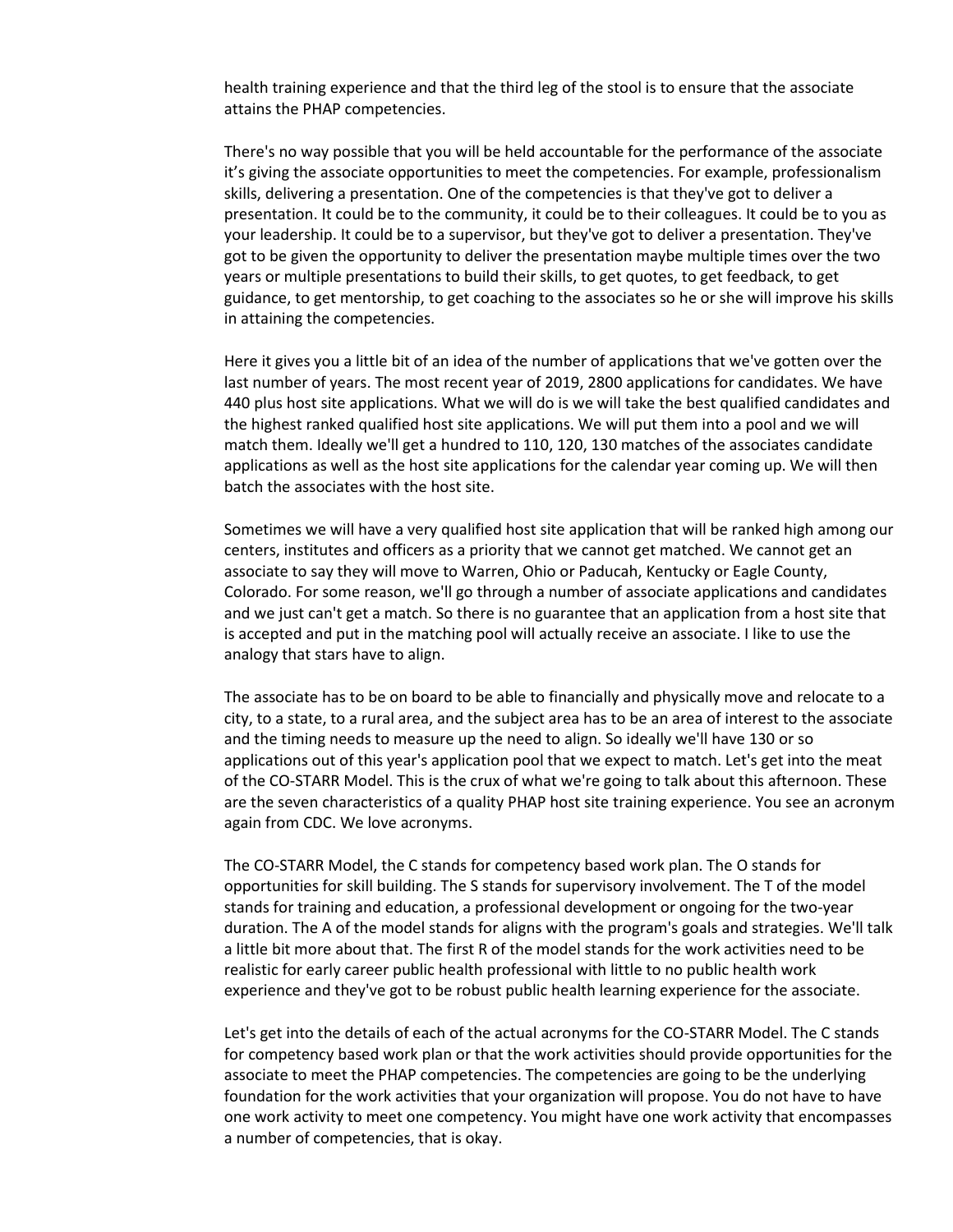We will ask you to link the work activities to the competencies of the program. The competencies are on the PHAP website. The link is on the materials that you have and that we are going over here on the competency slide that we went over. The website is called cdc.gov\PHAP. So it's cdc.gov\PHAP. That is the PHAP website where you will find all the competencies so you can prepare now for the application period starting on April 1st to the 14th to plan your work activities, to start planning the work activities surrounding the competencies.

We like to use the model of the see, do, teach approach. The see, do, teach approach. Let the associates see what's going on. Let them observe a subject matter expert or a coach or a mentor or their host site supervisor in doing certain activities. Then let the associate actually get in there and do the work. They're not going to do it perfectly the first time to coach them along the way, to mentor them, to ask them questions, to let them actually do the work. This is going to be the bulk of the two-year duration of the training program.

Towards the end of the program, you might see that the associate has mastered a certain skill. That's where they should be able to have the opportunity to teach somebody who's coming behind them and give them small opportunities to teach skill sets that they have developed and actually fostered over the two-year duration. But the see, do, teach approach is an excellent approach to keep in mind when deciding on what work activities the associate will do from October of 2020 through October of 2022.

This should be a skills and performance based experience, not just observation. This is the bulk of their experience, is the do part of the see, do, teach approach, are them building their skills and actually being able to have the opportunity to perform an activity. They're not going to be perfect. What they want is the opportunity to actually try and build new skills throughout the two years. You will see that these folks are very intelligent. They're very motivated, they're very articulate, they're very intelligent as far as their qualifications. They just don't have the actual work experience that your organization can offer them in the two-year duration. In return, they will offer you of value added service over the two years.

Public health experience should be tied to your program goals. We'll talk a little bit more about the A of the model, but there's examples here, disease intervention specialist, community education, collaboration efforts, water sampling, restaurant inspections, health promotion, working with the vaccine clinics or testing procedures, now with the Corona virus and so forth. But there's a variety of different areas that your organization's goals will drive the competency based work assignments.

So the C of the model, the work activities need to be C, competency based. Let's move on to the O of the CO-STARR Model. This is opportunities to build skills. This is a training program, so over the two-year duration, they should be given opportunities to build skills over the two-year training program. Activities that you're expecting the associate to do should build on each other month after month, quarter after quarter, semi-annually after semi-annually. They should build on each other.

For example, you might ask the associate to develop or design a data collection tool that's going to be used. At some point, you might ask the associate to pilot that data collection tool. You may ask them then to collect data from constituents or stakeholders. You may then ask them to analyze the data that has been collected. You may then ask them to write a report on the data that they've analyzed through the data collection process. You then might ask them to present that data and present the outcomes of the data analysis that they've done. So there are opportunities for them to see a project through fruition and to build skills upon each other over the two-year duration.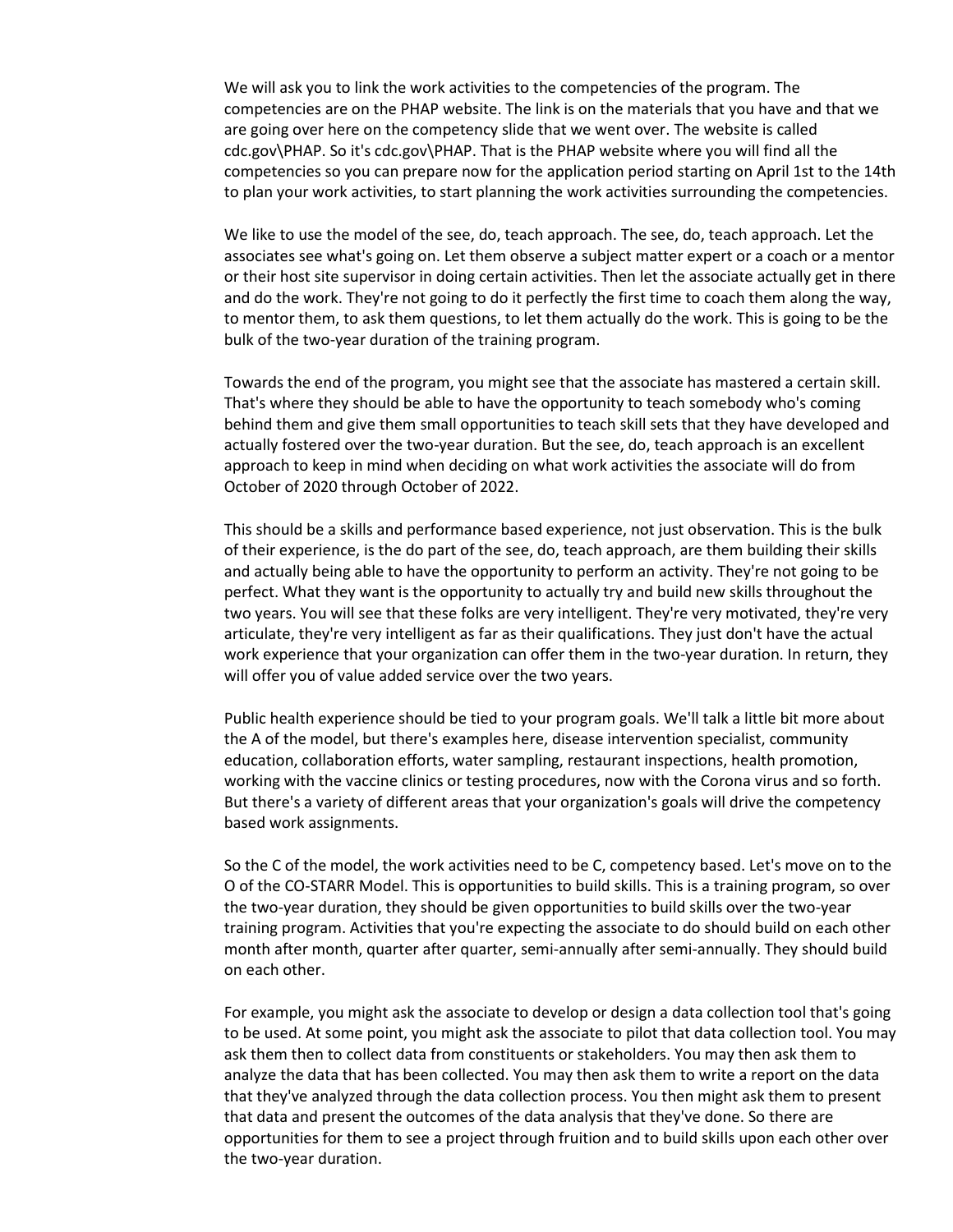There's some examples written here, implement a survey, assist in the data analysis like we just went over. They might conduct the interviews, they might assist the supervisor in managing a local disease control response or effort, conducting directly observed therapy with TB patients and assisting the TB manager to identify barriers to care and identify ways to continuously quality improve the program itself. But the opportunities should be self-evident and should be demonstrated in your work activities, in your work plan over the two-year duration.

So we've talked about competency based work plan, we've talked about opportunities to build skills. The next element of the model is S for supervisor involvement. This is probably the tide for one of the two most important aspects of your application. The supervisor should have the proximity, the time commitment, the capacity and the experience to be a supervisor. And I really would like to talk a little bit about what these are because we'll get applications that will be from Health Departments, whether they're rural or urban or state health departments, local, city county Health Departments, and they'll list the department director as the supervisor.

Although that is a great testament to the support that the director of the agency has for PHAP, you have to think strategically, is the director the most closely observing individual to the dayto-day work activities about the work activities? Chances are that an early career public health professional working with the director of an agency are not going to be working in the day-today activities close enough to the work that the associate's work is going to be doing. So it's usually best to have somebody who they're slightly ahead of the work activities that the associate will be doing, somebody who might be a couple of years of work experience in the environment. This is what we call the host site supervisor.

Do they have the time commitment? We project that about 10% of time or about four hours a week should be dedicated to overseeing the work of the associate, overseeing the work that he or she is doing, monitoring the work, reviewing work products, mentoring the associate, letting the associate observe the supervisor's work and so forth, participating in meetings together. But about 10% over the duration of the two years on average should be the time that the supervisor dedicates. The time that the supervisor will dedicate to overseeing the work will come down over the two year time period.

The time commitment upfront will be a little bit higher. In the middle, it might be about 10%, at the end, it might be a little bit less. But over the time period of the two years, you should dedicate about 10% of time or about four hours per week to spend with the associate. They should have the capacity to be the supervisor. The staffing infrastructure should maintain that the host site supervisor can support an associate. If your organization is staffed for six or seven individuals and you've got two people, this might not be a viable program for you to support an associate.

This is a training program. This is not a workforce development program that we're going to send you an experienced individual who's going to hit the ground running. Many of the associates will want to hit the ground running, they just don't know what direction they're running in. But they are excited, they're anxious. They are full of energy, full of vim and vigor and they will want to run, but they will need to be slowed down a little bit. So the associates supervisor have to have the capacity within the staffing structure to supervise the associate onsite.

And also they should have the experience. They should have some supervisory experience. These folks, majority of them are coming out of undergraduate school, many of them are coming from different generations. Then I know myself, I'll speak on behalf of myself, but they're coming from a different generation than when I was undergraduate or graduate school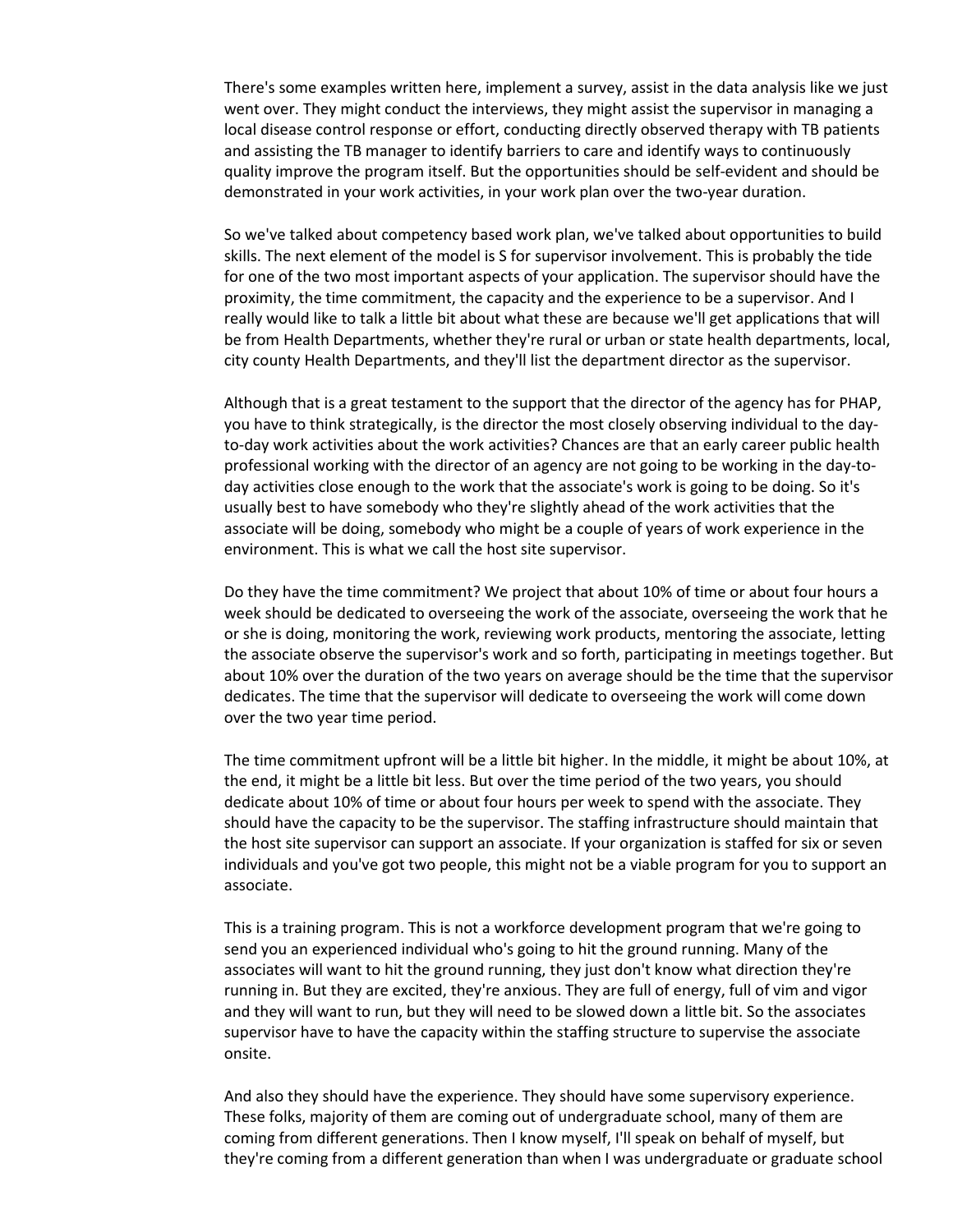and coming out of school. They communicate differently. They communicate using technology. They are much different with respect to verbal skills, communication skills and so forth. We want someone to inspire creativity and inspire the use of communication tools and social media and not Squelter that and not squash that, so someone who understands that millennials might speak different languages than a majority of us on the call.

The T of the model stands for training, education development or ongoing. This is a key aspect as well. Over the two-year duration, we should expect that the associate has an experience to be trained in training activities over the two years. We like to break them up into three groups. Number one, host site orientation. Number two, technical training. Number three, public health and professional education. The host site orientation should be part of your training plan. This is part of getting the associate accustomed to the regulations, the policies, procedures, use of IT, professional attire, ethics and so forth that will be part of them being within your organization for the duration of a two-year training program.

The second bucket is technical training, providing specific knowledge and skills that they will need to complete the work activities. If an associate comes out of undergraduate school and comes to you and is excited about the work and you'd like them to develop a data collection tool, they may or may not have had this in undergraduate school. So what kind of training opportunities will you provide them to help build their skills so they can do the work that you're expecting? It could be in classroom training, it could be in web based training, it could be an instructor led training. It could be in self-paced learning.

It could be in monitoring, managing, and working with one on one observation. It could be one on one with their host site supervisor or another smee. It could be observation, it could be shadowing. There's a variety of treatment interventions and training interventions that could be used as part of the two-year training plan. Think about training that will be provided over the two years. We see many training plans that are heavily weighted in the upfront aspect that will dwindle off at the end and they're not giving them any training at the end. So think about the distribution of the training opportunities over the two-year training period itself.

Let's move on to the A of the model. The A of the model stands for the work activity, should A, align with your goals. The associate's work activities should really support your organization's efforts to meet its program goals. As you are thinking about the work activities, think about what your goals and your mission is to this subject area. If it is to reduce the incidence or prevalence of a certain activity or certain disease process, how can the work activities help your organization meet your goals? They should focus the activities that provide a good public health experience to the associates.

You see some examples listed here, disease-specific surveillance, community needs assessment, health promotion inventory. These are examples of some work activities that the associate could be doing that could help your organization, with STD and HIV it might be looking at datasets in distribution of diseases. They could engage with community partners and healthcare providers. They could be working closely with local school districts and actual community interventionists and specialists to be able to promote safer sex practices.

In community health, they could develop a community health assessment; they could help towards accreditation processes and so forth. Whatever your specific goals are for your organization in that subject area, the associates work activities should be aligned with those activities. The first R of the model, these activities should be realistic for an early career public professional who's got little to no public health experience. About 60% of the associates have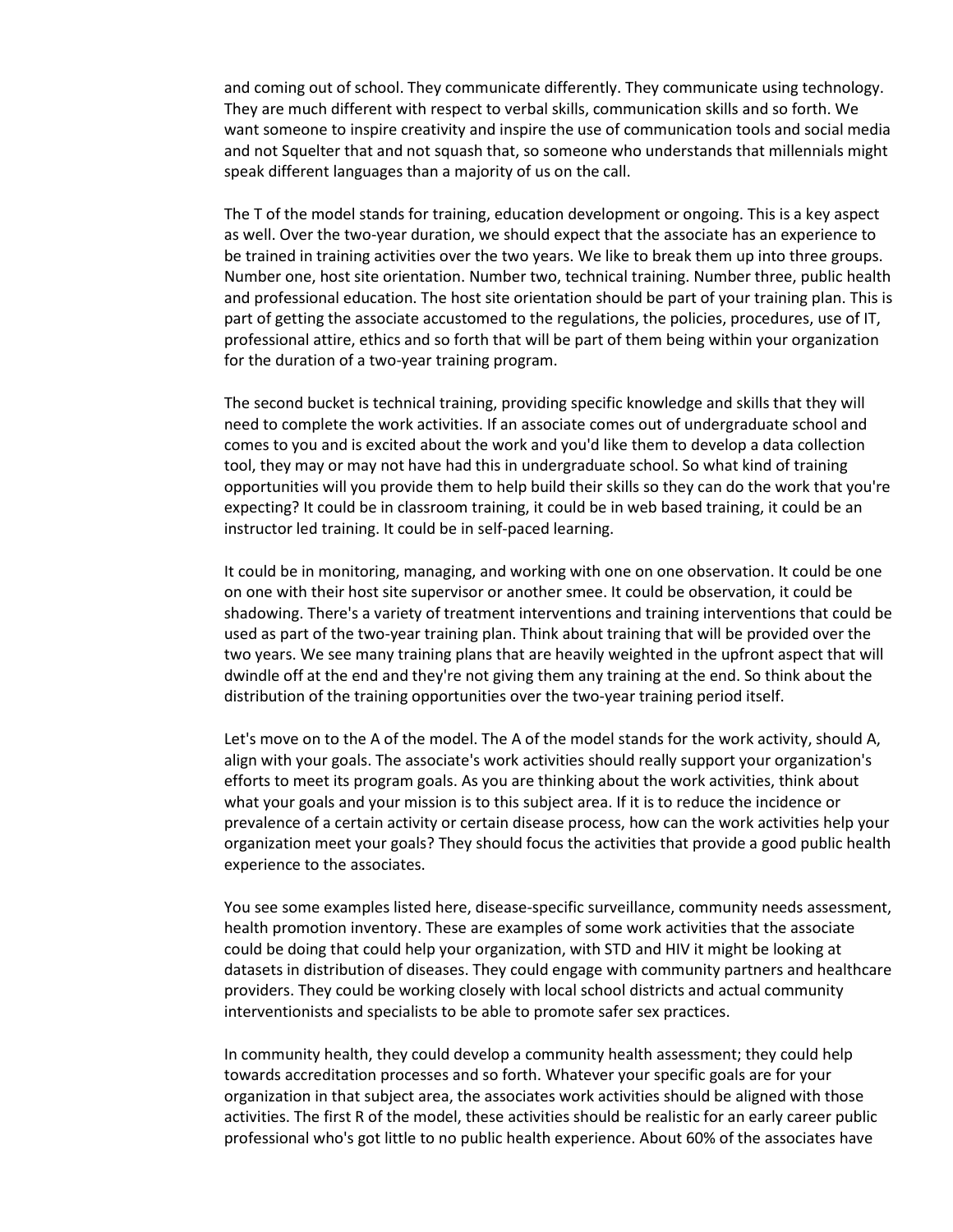some kind of undergraduate or graduate degree that is public health related, that is science related, that is based in some kind of scientific evidence.

But we've got 40% who come with the background that is not science related but they have a passion for public health and an experience that they might've had in undergraduate school or in high school, but they want to try public health as a career. These are the candidates who we will seek to accept into the program. So they should be realistic for an early career professional who is educated, who is intelligent, who has the capacity to learn and implement new skills and should have the capacity to actually deliver skills and work activities that your host organization will deem as appropriate.

They should have specific measurable deliverables and clear timelines for the work activities. If there are notes or distribution of data analysis tools or data collection tools and so forth, you should have some measurable deliverables with clear timelines. The associates are not supervisors. They should not have anyone reporting to them. They will report indirectly to a host site supervisor. They will also have a CDC supervisor of record who is based here in Atlanta. That will be the official supervisor of record.

The relationship between the host site supervisor and the CDC supervisor will be a very, very close relationship because the CDC supervisor will have the official accountability and responsibility to actually coach and give official feedback to the associate on his or her performance with significant input from the host site supervisor since the host site supervisor is the one who's onsite monitoring and overseeing the work of the associate on a day to day basics. These folks are not spokespeople for CDC or their host site. They are not CDC subject matter experts. They are not spokespeople for CDC nor are they CDC subject matter experts.

They're there to provide work activities, provide your organization with some value added services that will help you meet your goals, but they are not CDC subject matter experts. The work activity should be robust public health work activities. This is a program that is training individuals on what we call transferable skills. The competencies as you see them in detail are transferable dependent on what the subject matter is, it's irrelevant. We want them to deliver a presentation, for example. We want them to be able to write cohesively and comprehensively, we want them to be able to understand public health law.

You notice how it's not related to a subject matter but it is general, so we treat this program as a generalist training program, that the skills that the associate will obtain over the two years are actually transferable to any subject area that they would like to actually pursue after the training program. Let's talk a little bit about the PHAP host site application process and then we'll open it up for questions. The actual training application will open up in April, April 1st through the 14th.

The link to the application website will be on the PHAP website, which is cdc.gov\PHAP, \phap. Complete the application in April the first through the 14th. Between now and April 1st you've got about two or three weeks is to think strategically across your organization and across your subject areas on what work activities could an associate provide us that can help them meet our goals. What work activities are competency based? Review the competencies of the program. Start to think of work activities starting in October of 2020 through October of 2022 on what work activities the associate could be doing to help your organization meet its goals.

This is a projection, we will not hold each host organization accountable to the specifics of the host site application if your goals change, if your strategies change, if there is a different priority that has taken place between now and when the time comes between October of 2020 and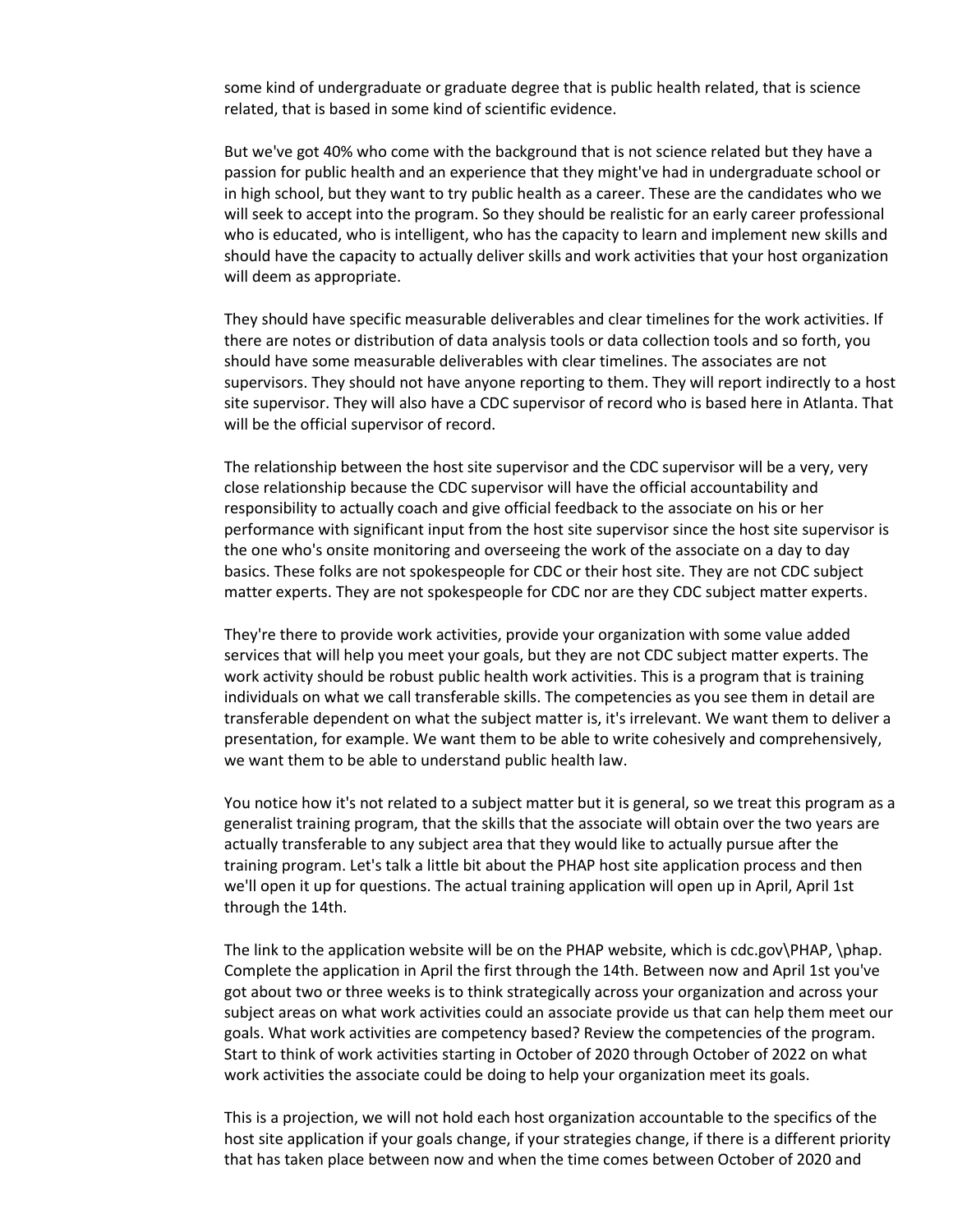October of 2022, we will work with your organization. But at this point, what do you project the work activities to be between October of 2020 through October of 2022? Between May and June, the host sites will be notified of the results of their application.

Some of the applications will be deemed acceptable; we'll go into a matching pool. That doesn't mean that you will get matched with an associate. That means that your application is deemed acceptable, it is a good learning experience. It will go into a pool of where we will then match the associates with their application and the host sites. We ask the associates, for example, the area of interest that they would like to focus on. What area of the United States would they like to relocate to? Meaning what state would they like to relocate to? Not specifically the city, but within the state.

So with those two variables and the needs of the host site organization, we will try and do our best to match an associate candidate to a host site. Early October is when the associates will arrive to the host site. The first day that they will actually report for duty is Tuesday, October 13th. Tuesday, October 13th, that's when they will report physically to your location after having spoken with the host site supervisor and moving there and relocating to a new city and state, they will actually report to the host site on October 13th.

In November, we will fly them back to Atlanta on CDC's budget for one-week worth of orientation training. We will have orientation with the associates every Tuesday afternoon from August until the end of December. In November, we will fly them to Atlanta for one week's worth of training that will be to get their badges set up, to get their fingerprints taken, to take their professional photographs, to actually meet with their CDC PHAP supervisor, to meet the leadership team at CDC here in Atlanta, to meet their colleagues, to start to network with the CIOs from which their subject areas will be focused on. But they will be in Atlanta on CDC's budget in November.

Key takeaways. We've talked about these, developing your PHAP training experience early, plan now before the application opens. We've gone through the elements of the CO-STARR Model. We have talked about what variables are important to consider. We have not talked about the questions on the application, but the questions on the application, if you prepare through the CO-STARR Model, will prepare you to answer the questions on the application. But prepare early, respond to the application questions when the application opens. The system that the application is in is called EFMS, the electronic fellowship management system, EFMS.

The system itself will be open until 11:59 on April the 14th. We would suggest highly that folks do not wait until 11:58 on April 14th to get into the system and actually start the application. Look at the application on April 1st, cut and paste the questions out, work in a Word document, cut and paste the document and put it back into the application, save your application. Though systematically in that sense, because if the system fails at the 11th hour on April 14th, there will not be an extension due to technical problems. So enter the system early, get your information in early, actually submit your application early.

Identifying strong primary and backup host side supervisor, who's that individual who's worked closely with the work the associate will be doing, who's got the skills, the proximity, the actual experience to be able to work with the associate on a day-to-day basis? And then I included strategies on how to communicate with the CDC supervisor throughout the two-year assignment. The relationship that we talked about between the CDC PHAP supervisor and the host site supervisor will be critical. We will ask questions about the strategies on how a CDC PHAP supervisor will be communicated with, the approach that the host site supervisor would project to be able to communicate thoroughly with the CPCP PHAP supervisor. With that, I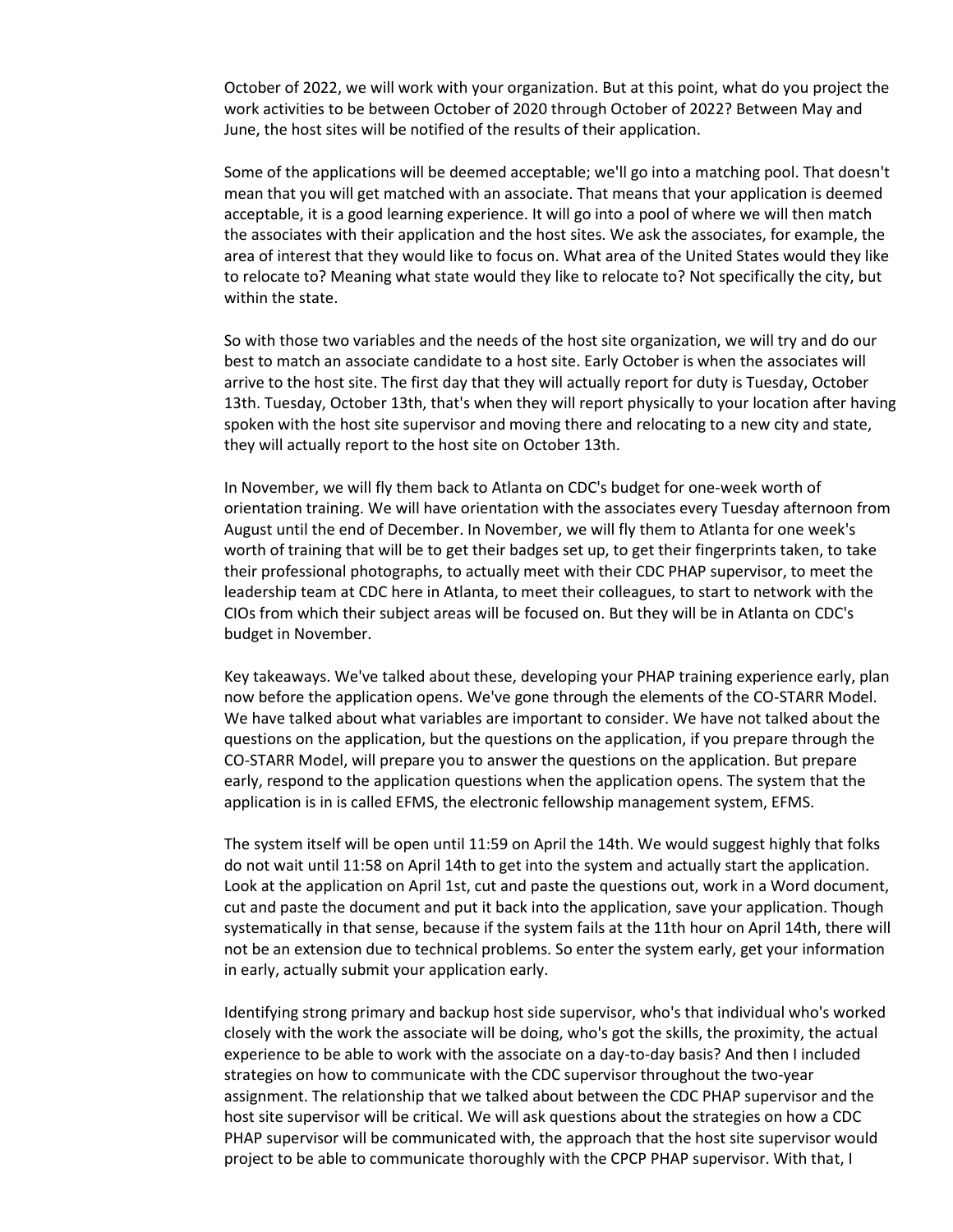would like to go ahead and open it up for questions. So I will go ahead and turn it back to Kristine for some questions at this point. **Kristine Sande:** Thanks so much J.T. That was great information. As J.T. mentioned, at this time we will open the webinar up for questions. So you will see a Q&A button at the bottom of your screen. And after clicking that, the questions box will pop up and you can enter any questions you have there. And I do have one question to start. **J.T. Theofilos:** Sure. **Kristine Sande:** So if a host site really likes the associate they're working with, can they hire that person upon completion of the program? **J.T. Theofilos:** That's a great question. And our goal is that the host site's workforce needs are fully met during the actual training experience and afterwards. The CDC employment is of the two years. At the end of the two years, the associates are eligible for hire or conversion to a CDC position. We would highly encourage an associate to convert and be hired by the host organization should there be an opportunity and there's an interest. But yes, absolutely. A host organization can hire the associate at any point in time during the actual two-year training assignment or at the end of the training assignment. **Kristine Sande:** Great. So another question is, can you provide some real world examples of work activities that associates have performed in the past at rural host sites? **J.T. Theofilos:** Yeah, absolutely. Let me go through a couple of program areas and give you some ideas of some of the actual real world examples. For example, let's talk about accreditation, take accreditation through the Public Health Accreditation Board. We've seen many associates that will assist the accreditation coordinator for a fab project management and process evaluation activities. They don't own an entire activity in the accreditation process, but they can assist an accreditation coordinator. They can assist individuals who are involved in the process. They can assist in the development of policies and procedures including things like workforce plan or tribal health improvement plan or all hazards plan, a QA plan, a strategic plan, whatever is needed to help the organization meet accreditation standards, the associate can assist in. We would not have them lead an effort. We would have them assist in the actual accreditation process. For example, an opioid response. We can have the associates will work as coordinators and organizers of events to dispense certain activities for HIV medications or hepatitis C testing examples. They can be responsible for scheduling planning team meetings, sending out meeting minutes, conducting site visits, improvements with continuing education, creating marketing materials, identifying guest speakers and vendors, doing literature reviews and so forth. Chronic disease, we've seen folks who are working on smoking and vaping cessation, folks working on physical activity and nutrition curricula with schools and environments and so forth. So there's a lot of different activities. The activities will really depend on the needs of the organization. What are the goals, what are the strategies of the organization and how can the associate who is new or early in his or her career provide a value added service? **Kristine Sande:** Great. That's very helpful. So seeing no other questions at this point, I think that'll bring us to the close of our webinar. On behalf of the Rural Health Information Hub, I'd like to thank J.T. for the great information and insights that you've shared today. And thank you to all of our participants for joining us as well. A survey will automatically open at the end of today's webinar